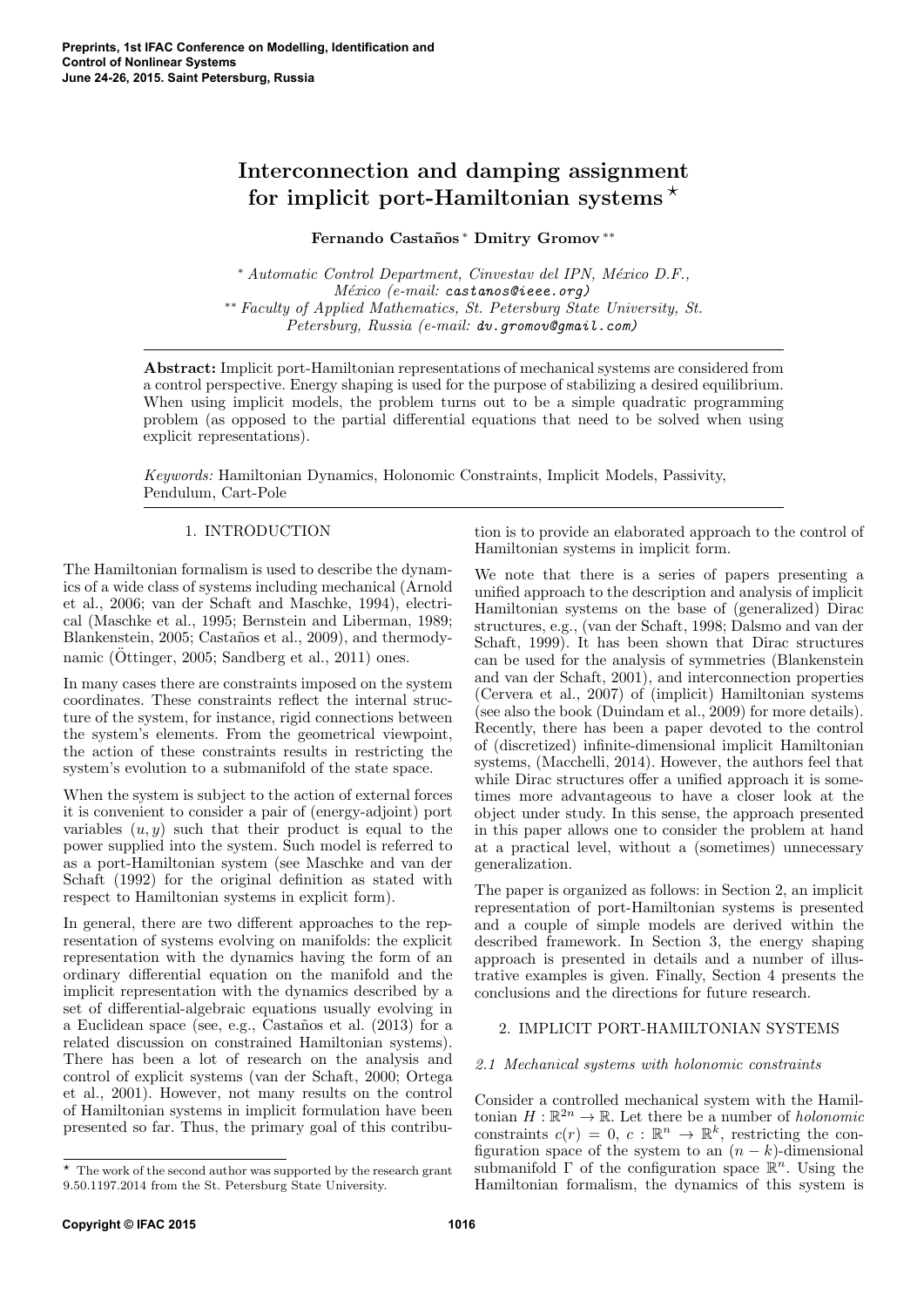described by a set of differential-algebraic equations of the form (Hairer et al., 2006; Castaños et al., 2013):

$$
\dot{x} = J(\nabla H(x) + \nabla c(x)\lambda) + \hat{g}(x)u \tag{1a}
$$

$$
0 = c(x) \tag{1b}
$$

$$
y = \nabla H^{\top}(x)\hat{g}(x) , \qquad (1c)
$$

where the state is given by  $x^{\top} = (r^{\top} p^{\top})$  with  $r \in \mathbb{R}^{n}$ and  $p \in \mathbb{R}^{n}$  the positions and momenta, respectively,

$$
\nabla c(x) = \frac{\partial c^{\top}}{\partial x}(x)
$$

is the transposed Jacobian of the vector-valued function  $c(x)$ ,  $\lambda \in \mathbb{R}^k$  is the vector of implicit variables that enforce the holonomic constraints,  $(u, y) \in \mathbb{R}^{m} \times$  $\mathbb{R}^m$  are the conjugated external port variables, and  $\hat{g}(x) = (0_{m \times n}, g^{\top}(x))^{\top}$  is a  $(2n \times m)$ -matrix such that rank  $\hat{g}(x) = m$  for all  $x \in \mathbb{R}^{2n}$ . The  $[2n \times 2n]$ -matrix J is the one associated to the canonical symplectic form,

$$
J = \begin{pmatrix} 0_n & I_n \\ -I_n & 0_n \end{pmatrix} .
$$

Here and forth all functions are assumed to be smooth enough and the gradient is assumed to be a column vector.

Equations (1) correspond to a port-Hamiltonian system (van der Schaft, 2000; Dalsmo and van der Schaft, 1999) with an augmented Hamiltonian function  $H(x) = H(x) +$  $c(x)\lambda$  (see Arnold et al. (2006, p. 48) for a more general treatment).

From the geometrical viewpoint, (1) describe the system evolution on the cotangent bundle of  $\mathbb{R}^n$ , denoted  $T^*\mathbb{R}^n$ . The vector field  $X \in \widetilde{T}(T^*\mathbb{R}^n)$  can be written as

$$
X = D_H + D_{\lambda}\lambda + D_g u \tag{2a}
$$
  
0 = c \tag{2b}

$$
y = D_g(H) \tag{2c}
$$

where, with Einstein's summation convention implied, ∂H ∂ ∂H ∂

$$
D_H = \frac{\partial H}{\partial p_i} \frac{\partial}{\partial r^i} - \frac{\partial H}{\partial r^i} \frac{\partial}{\partial p_i}
$$

is the Hamiltonian vector field,

$$
D_\lambda \lambda = - \frac{\partial c^j}{\partial r^i} \lambda_j \frac{\partial}{\partial p_i}
$$

is the vector field of the internal (constraint) forces, and

$$
D_g u = g_i^j u_j \frac{\partial}{\partial p_i}
$$

is the control vector field. Note that  $D_{\lambda}$  and  $D_g$  are  $(D_\lambda^{-1}, \ldots, D_\lambda^{-k})$ , and  $D_g = (D_g^{-1}, \ldots, D_g^{-m})$ . Thus, for the tuples of linearly independent vector fields:  $\vec{D}_{\lambda}$  = instance, the application of  $D_{\lambda}$  to a smooth function  $f(x)$ yields a vector  $D_{\lambda} f(x) = (D_{\lambda}^{-1} f(x), \ldots, D_{\lambda}^{-k} f(x)).$ 

Equation (1b) constrains the configuration space of (1). We wish to assure that these constraints are preserved under the system dynamics. To do so we require  $X$  to be tangential to  $\Gamma$ , i.e.,  $X(c^i) = 0$  for any  $i = 1, ..., k$ . This yields the so-called hidden constraints,

$$
G^{i}(x) = X(c^{i}) = \frac{\partial H(x)}{\partial p_{j}} \frac{\partial c^{i}(x)}{\partial r^{j}} = 0.
$$
 (3)

Now, considering  $T^*\mathbb{R}^n$  as a state space manifold, we say that (1) evolves on a submanifold  $\mathcal{M}_{\Gamma} \subset T^*\mathbb{R}^n$ ,

$$
\mathcal{M}_{\Gamma} = \{x = (r, p) \in \mathbb{R}^n \times \mathbb{R}^{*n} | c^i(x) = 0, G^i(x) = 0, i = 1, ..., k \}.
$$

Assumption 1. The following holds:

i) The constraints are regular, i.e.,

$$
\dim \operatorname{span} \left\{ d c^i(r) \right\}_{r \in \Gamma} = k ,
$$

where  $dc^i(r) \in T^*\mathbb{R}^n$  are the differentials of  $c^i(r)$ interpreted as the elements of the cotangent vector bundle  $T^*\mathbb{R}^n$ . Note that the manifold  $\Gamma$  is an integral manifold of the distribution generated by  $dc_i$ , i.e.,

$$
T\Gamma = \ker \left(\text{span}\left\{dc^{i}\right\}\right) , \quad i = 1, \ldots, k
$$

ii) The initial conditions belong to  $\mathcal{M}_{\Gamma}$ , i.e.,

$$
x(0)=(r(0),p(0))\in \mathcal{M}_{\Gamma} .
$$

iii) The energy is separable and positive definite w.r.t.  $p$ , i.e.,

$$
H(x) = P(r) + K(p) , K(p) = \frac{1}{2} p^{\top} M^{-1} p , M > 0 ,
$$

where  $P$  and  $K$  are the potential and kinetic energy, respectively.

Assumptions i) and iii) guarantee that  $\mathcal{M}_{\Gamma}$  is a proper subbundle of  $T^*\mathbb{R}^n$ . Indeed, for any  $r \in \Gamma$ , the hidden constraints define a linear subspace of codimension  $k$ , which is interpreted as the cotangent subspace to  $\Gamma$  at  $\hat{x}$ .

Item i) and strict convexity in iii) ensure that the  $\lambda_i$  exist and are uniquely defined. More precisely, applying the vector field to the hidden constraints yields the condition

$$
X(G) = D_H^2(c) + D_{\lambda}D_H(c)\lambda + D_gD_H(c)u = 0, \quad (4)
$$
  
which implicitly defines  $\lambda$  as a function of x and u. Notice  
that the  $(k \times k)$ -matrix defined by

$$
D_{\lambda}D_{H}(c) = D_{\lambda}(G) = D_{\lambda}\left(\frac{\partial H}{\partial p_{i}}\frac{\partial c}{\partial r^{i}}\right) = -\frac{\partial^{2} H}{\partial p_{i}\partial p_{j}}\frac{\partial c^{a}}{\partial r^{i}}\frac{\partial c^{b}}{\partial r^{j}}
$$
(5)

is negative definite as follows from Assumptions i) and iii) and hence, invertible. This ensures the well-posedness of the problem.

Assumption ii) guarantees that there are no jumps in the system's trajectories.

Finally, separability of the Hamiltonian in item iii) is, from a computational point of view, one of the main advantages of the implicit modeling framework (see, e.g., Castaños et al. (2015)).

Note that the hidden constraints (3) imply that the Hamiltonian is invariant under the action of the vector field of constraint forces, i.e.,

$$
D_{\lambda}(H)=0\;.
$$

This is equivalent to saying that the internal forces do not produce work and hence do not alter the total energy of the system. Furthermore, the vector field  $D_{\lambda}$  is also tangential to the submanifold Γ, i.e.,

$$
D_{\lambda}(c) = 0. \tag{6}
$$

To get more insight into the nature of the vector field of internal forces we recall that the cotangent bundle  $T^*\mathbb{R}^n$  is endowed with the canonical symplectic form  $\omega = dr^i \wedge dp_i$ . The symplectic form defines a canonical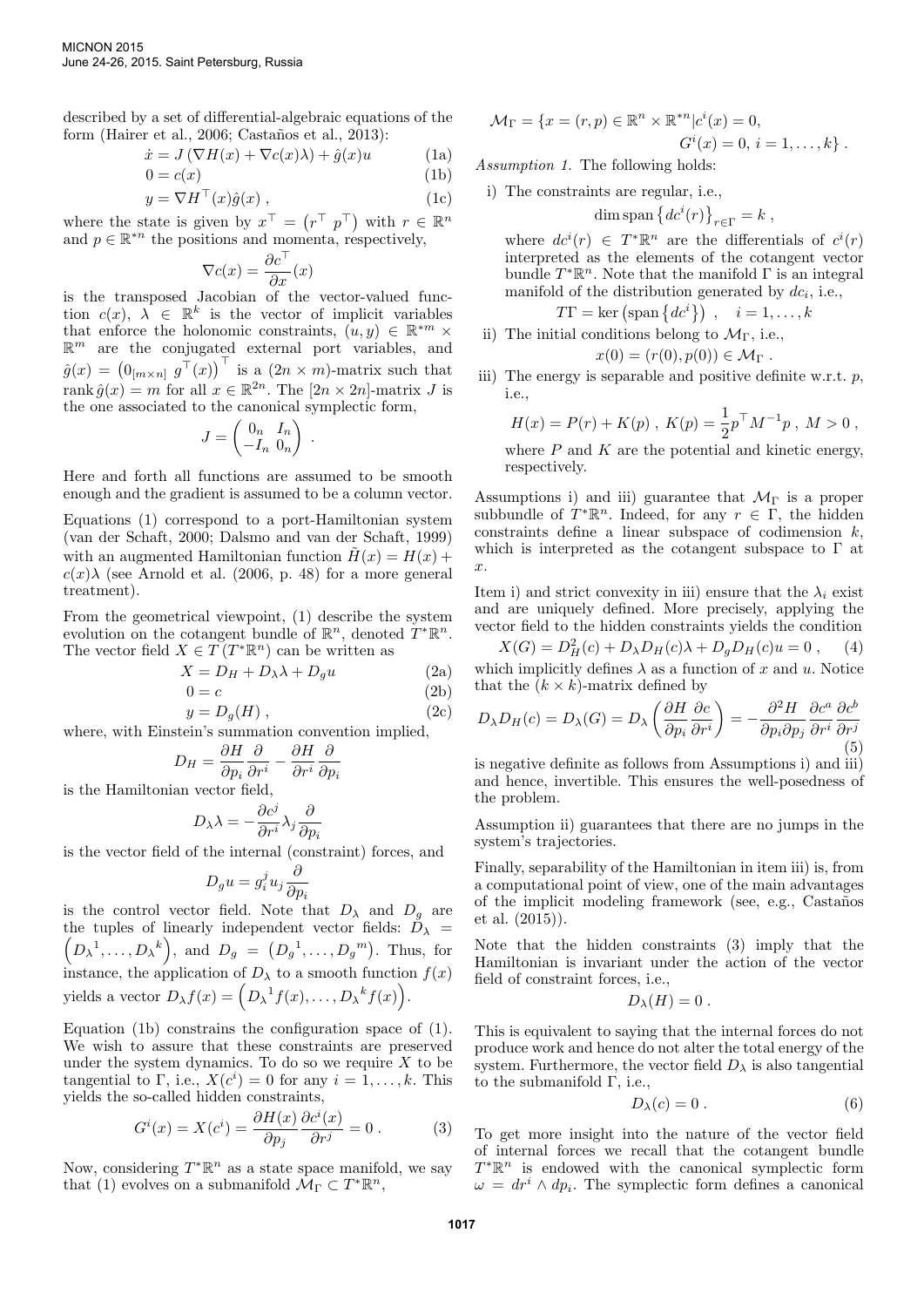isomorphism between the tangent and cotangent spaces:  $\Omega: X \mapsto \omega(X, \cdot)$ . It can be easily seen that the vector fields  $D_{\lambda i}$  are isomorphic to the covector fields  $dc^{i}$ .

Now we can establish a relationship between two seemingly unrelated conditions: fulfillment of hidden constraints,  $X(c^i) = 0$ , and the invariance of the Hamiltonian H under  $D_{\lambda}, D_{\lambda}(H) = 0$ . First we note that, since  $c^{i}$  depend only on r, we can write  $X(c^i) = D_H(c^i)$ . Then we have the following:

$$
D_H(c^i) = dc^i(D_H) = \omega(D_H, \Omega^{-1}(dc^i)) =
$$
  

$$
\omega(D_H, D_{\lambda}{}^i) = dH(D_{\lambda}{}^i) = D_{\lambda}{}^i(H) = 0.
$$

Now we will show that the passivity property which is central for port-Hamiltonian systems can be readily extended to the case of the constrained dynamics (1).

*Proposition 2.* Consider the *restricted state-space*  $M_{\Gamma}$ . System (1) is passive whenever  $H|_{\mathcal{M}_{\Gamma}}$ , the restriction of H to  $\mathcal{M}_{\Gamma}$ , is bounded from below.

Proof: Taking the derivative of H gives

$$
\dot{H} = X(H) = D_g(H)u = g_i^j \frac{\partial H}{\partial p_i} u_j = y^j u_j.
$$

This equation, together with the lower bound on  $H$ , implies passivity.

Finally, we give a condition for a constrained system to be fully actuated.

Definition 3. We say that  $(1)$  is fully actuated whenever

$$
\text{span}\left\{ \begin{pmatrix} 0_n \\ I_n \end{pmatrix} \right\} = \text{span}\left\{ D_{\lambda} \right\} \oplus \text{span}\left\{ D_g \right\}
$$

for all  $x \in \mathcal{M}_{\Gamma}$ . We say that (1) is underactuated if it is not fully actuated.

### 2.2 A simple actuated pendulum

Consider a simple pendulum with mass  $m_1$  held by an ideal massless bar of length l. Let  $r^{\top} = (r^x r^y)$  and  $p^{\top} = (p_x, p_y)$  be the position and momenta, respectively. The constraint is given by  $c^1(x) = \frac{1}{2} (||r||^2 - l^2) = 0$ , while the energy takes the form

$$
H(x) = \frac{1}{2m_1} ||p||^2 + m_1 \bar{g} \cdot r^y
$$

with  $\bar{g}$  the acceleration due to gravity. Suppose that a torque  $u_1$  is applied to the pendulum axis. The implicit model then takes the form

$$
\dot{r} = \frac{1}{m_1}p\tag{7a}
$$

$$
\dot{p} = -m_1 \bar{g} \begin{pmatrix} 0 \\ 1 \end{pmatrix} - \begin{pmatrix} r^x \\ r^y \end{pmatrix} \lambda_1 + \frac{1}{l^2} \begin{pmatrix} -r^y \\ r^x \end{pmatrix} u_1 \qquad (7b)
$$

$$
y^{1} = \frac{r_{x}p^{y} - r^{y}p_{x}}{m_{1}l^{2}}
$$
 (7c)

It is not difficult to verify that Assumption 1 holds, and that the system is fully actuated.

Boundedness of  $H$  can be easily established. Given the positive definite form of  $K$ , it is only necessary to verify the term  $m_1 \bar{g} \cdot r^y$ . The term is continuous and restricted to the compact set  $\Gamma = \{r \in \mathbb{R}^2 \mid ||r|| = l\}$ . By the extreme value theorem of Weierstrass, we know that the term is

bounded from below and the passivity of the pendulum is confirmed.

### 2.3 A pendulum on a cart

Consider now an actuated cart with mass  $m_1$ , position  $r^1 \in \mathbb{R}^2$  and momentum  $p_1 \in \mathbb{R}^2$ . The cart is constrained to move along the  $x$ -axis, which can be expressed as  $c^{1}(x) = 0$  with  $c^{1}(x) = r^{1}$ . Attached to the cart is a pendulum of length l, mass  $m_2$ , position  $r_2 \in \mathbb{R}^2$  and momentum  $p_2 \in \mathbb{R}^2$ . The bond between the cart and the pendulum is expressed as  $c^2(x) = 0$  with

$$
c^{2}(x) = \frac{1}{2} (||r^{2} - r^{1}||^{2} - l^{2}).
$$

The total energy is given by

$$
H(x) = \frac{1}{2m_1} ||p_1||^2 + \frac{1}{2m_2} ||p_2||^2 + m_2 \bar{g} \cdot r^{2_y}, \quad (8)
$$

so the pendulum takes the form

$$
\dot{r}^{1} = \frac{1}{m_{1}} p_{1}
$$
\n
$$
\dot{r}^{2} = \frac{1}{m_{2}} p_{2}
$$
\n
$$
\dot{p} = -m_{2}\bar{g} \begin{pmatrix} 0 \\ 0 \\ 0 \\ 1 \end{pmatrix} - \begin{pmatrix} 0 \\ 1 \\ 1 \\ 0 \\ r^{2x} - r^{1x} \\ 0 \\ r^{2y} - r^{1y} \end{pmatrix} \begin{pmatrix} \lambda_{1} \\ \lambda_{2} \end{pmatrix} + \begin{pmatrix} 1 \\ 0 \\ 0 \\ 0 \end{pmatrix} u \qquad (9)
$$
\n
$$
y^{1} = \frac{p_{1x}}{m_{1}}.
$$

Again, Assumption 1 holds, but the system is underactuated:

$$
o + m = 2 + 1 < 4 = n \; .
$$

The constraint  $||r^2 - r^1|| = l$  implies that  $||r^{2y} - r^{1y}|| \leq l$ . Since  $r_{1y} = 0$ , we have  $||r^{2y}|| \leq l$ , which defines a compact set on  $r^{2y}$ . Weierstrass Theorem then implies that the restriction of  $m_2\bar{g} \cdot r^{2_y}$  is bounded from below and the pendulum on a cart is passive as well.

Note that the described framework is general enough to model most classes of mechanical systems, including manipulators and various types of robotic arms such as the acrobot, the pendubot and many more.

#### 3. IMPLICIT ENERGY SHAPING

# 3.1 The matching equations

Definition 4. Let  $H_d$  be a smooth mapping from  $\mathbb{R}^{2n}$  to  $\mathbb{R}$ . We say that  $H_d$  is an admissible energy (Hamiltonian) function if the matching equation

$$
D_{H_d} - D_H = D_\lambda \mu + D_g \hat{u} \tag{10}
$$

with  $D_{H_d} = \Omega^{-1}(dH_d)$  is satisfied for some  $\mu \in \mathbb{R}^k$ ,  $\hat{u} \in \mathbb{R}^m$  and if

$$
D_{\lambda}(H_d) = 0. \tag{11}
$$

Setting  $u = \hat{u} + v$  and substituting (10) into (1) gives the new port-Hamiltonian system

$$
\dot{x} = J(\nabla H_d(x) + \nabla c(x)(\lambda - \mu)) + \hat{g}(x)v \tag{12a}
$$

$$
0 = c(x) \tag{12b}
$$

$$
y_{\mathbf{d}} = \nabla H_{\mathbf{d}}^{\top}(x)\hat{g}(x) \tag{12c}
$$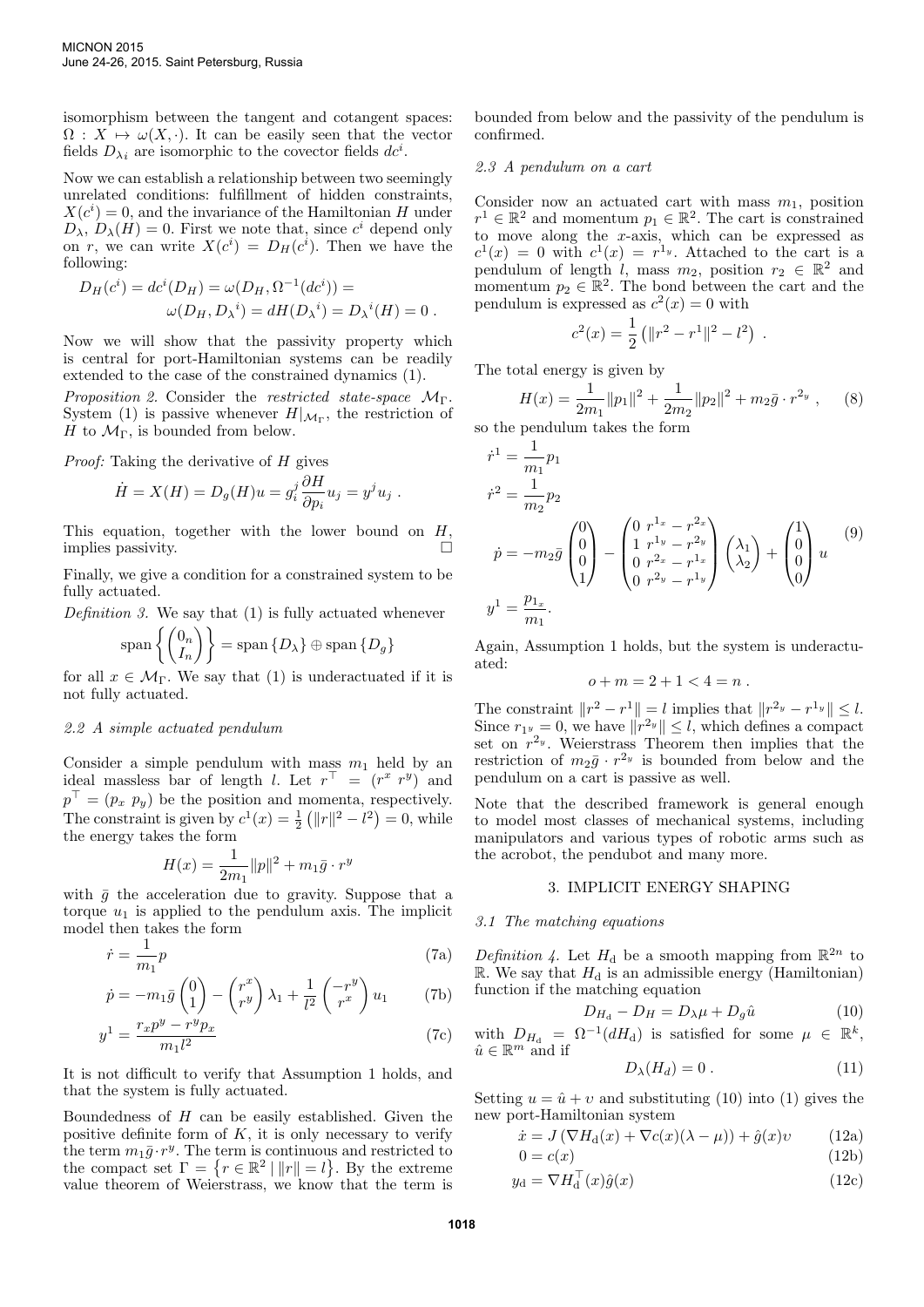with port variables  $(v_j, y_d^j)$ .

Since  $\lambda - \mu$  is an implicit variable, i.e. it is found as the solution to the auxiliary condition (4), the way it is denoted is immaterial and thus it is possible to rename  $(\lambda - \mu)$  to  $\lambda$  without changing the system dynamics. This leads us to the following definition.

Definition 5. Given the vector fields of internal forces  $\{D_\lambda^i\}, i = 1, \ldots, k$ , two Hamiltonian functions  $H_1$  and  $H_2, H_i: \mathbb{R}^{2n} \to \mathbb{R}, i = 1, 2$ , are said to be equivalent,  $H_1(x) \sim_\lambda H_2(x)$  if

$$
D_{H_1} - D_{H_2} \in span\left\{D_{\lambda}^i\right\},\
$$

where  $D_{H_i} = \Omega^{-1}(dH_i)$ . The equivalence class of H, denoted  $[H]_{\lambda}$ , is defined as  $[H]_{\lambda} = \{ \hat{H} : \mathbb{R}^{2n} \to \mathbb{R} \|\hat{H} \sim_{\lambda}$  $H$ .

We have the following proposition.

*Proposition 6.* Let  $\hat{H}$  satisfy (10) and (11). Then, any  $H_d \in [\hat{H}]_\lambda$  is an admissible energy function.

*Proof:* We need to prove that for any  $H_d \in [\hat{H}]_\lambda$  conditions (10) and (11) hold. An  $H_{\rm d}$  can be represented as  $H_{\rm d} = \ddot{H} +$  $\kappa_i c^i$ ,  $i = 1, ..., k$ . If  $\hat{H}$  satisfies (10), then  $H_d$  satisfies (10) as well with  $\hat{\mu} = \mu - \kappa$ . Furthermore, (11) is satisfied as  $D_{\lambda}(c) = 0.$ 

This gives additional freedom for choosing  $H<sub>d</sub>$  in (10). Roughly speaking, this additional freedom 'compensates' for the need to solve (10) in a high-dimensional setting (i.e., higher than in the explicit formulation) using the same number of controls  $\hat{u}$ .

Equation (11) is analogous to the one formulated for the original system. It ensures that the new Hamiltonian vector field  $D_{H_d}$  preserves the holonomic constraints  $c^i$ , i.e.,  $D_{H_d}(c^i) = 0$  and that the constraint forces preserve the new energy, i.e.,  $D^i_\lambda(H_\mathrm{d})=0$  whenever  $x \in \mathcal{M}_{\Gamma}$ . See Sec. 2.1 for more details.

*Proposition 7.* If  $H_d|_{\mathcal{M}_{\Gamma}}$  is bounded from below, then the closed-loop (12) is passive and the storage function is equal to  $H_d$ .

Proof: Direct computation gives

$$
\dot{H}_{\rm d} = D_g(H_{\rm d})u = g_i^j \frac{\partial H_{\rm d}}{\partial p_i} u_j = y_{\rm d}^j v_j.
$$

3.2 Equilibrium stabilization

Let

$$
x^* = \begin{pmatrix} r^* \\ 0 \end{pmatrix} \in \mathcal{M}_\Gamma \tag{13}
$$

be a desired equilibrium point. It follows from standard Lyapunov theory that  $x^*$  is stabilizable whenever  $H_d$  is admissible and  $x^*$  is a strict minimum of  $H_d|_{\mathcal{M}_{\Gamma}}$ ,

$$
\underset{x \in \mathcal{M}_{\Gamma}}{\arg \min} H_{\mathbf{d}}(x) = x^* \tag{14}
$$

The problem is easily solvable in the fully actuated case. Theorem 8. Let  $(1)$  be fully actuated. Any  $x^*$  satisfying (13) is an assignable equilibrium and can be stabilized. Proof: Set

$$
H_{\rm d}(x) = a^{\top}r + \frac{1}{2}(r - r^*)^{\top}A(r - r^*) + \frac{1}{2}p^{\top}M^{-1}p \ , \ (15)
$$

where  $A = A^{\top} \in \mathbb{R}^{n \times n}$  satisfies the linear matrix inequality (LMI)

$$
A + \nabla_r^2 c^i(x^*) \xi_i^* + \left(\nabla_r c(x^*) \nabla_r c^\top(x^*)\right)^j \bar{\xi}_j^* > 0 \tag{16}
$$

for some scalars  $\xi_i^*$  and  $\bar{\xi}^*$ , and with

$$
a = -\nabla_r c^i(x^*)\xi_i^* \t\t(17)
$$

Since the kinetic energy is left unchanged, we have  $D_{\lambda}(H_{\rm d})=D_{\lambda}(H)$ , so (11) is trivially satisfied. Since

$$
D_{H_a} = H_d - H \in \text{span}\left\{ \begin{pmatrix} 0_n \\ I_n \end{pmatrix} \right\},\,
$$

equation (10) is solvable on account of full actuation. Thus, the closed-loop is passive with storage function (15). To show stability, it suffices to prove (14).

Next, we construct the Lagrange function

$$
L(x,\xi) = H_{\mathrm{d}}(x) + c^{i}(x)\xi_{i}
$$

with Lagrange multipliers  $\xi_i$ . The first-order stationarity condition gives  $i \in \mathbb{N}$ 

$$
a + A(r - r^*) + \nabla_r c^i(x)\xi_i = 0, M^{-1}p = 0, c^i(x) = 0,
$$
  
which are solved by (13) and  $\xi_i = \xi_i^*$  if we set a as in (17).

The second-order sufficient condition takes the form (Berstekas, 1996, p. 68)

$$
z^{\top} \left( A + \nabla_r^2 c^i(x^*) \xi_i^* \right) z > 0 \tag{18}
$$

for all  $z \in T_{x^*}$  *Γ*, i.e., for all  $z \in \mathbb{R}^n$  such that  $\nabla_r(c^i)^\top(x^*)z = 0, i = 1, \ldots, k.$ 

It remains to show that the condition (18) is satisfied whenever (16) holds. LMI (16) can be equivalently written as an inequality involving quadratic form

$$
\langle y, \left( A + \nabla_r^2 c^i(x^*) \xi_i^* + \left( \nabla_r c(x^*) \nabla_r c^\top(x^*) \right)^j \bar{\xi}_j^* \right) y \rangle > 0
$$

which must hold for all  $y \in \mathbb{R}^n \setminus \{0\}$ . Chosing  $y \in T_{\underline{x}^*}$ we recover (18) while the converse, i.e., the existence of  $\bar{\bar{\xi}}^*$ follows from the Finsler theorem (Bellman, 1970).

The LMI (16) can always be solved by setting  $\xi_i = 0$ ,  $\xi_j = 0$  and choosing A any positive definite matrix. However, the resulting controller can be greatly simplified by carefully solving the LMI.

Below, we give some intuition on how to choose the coefficients in equations (15) and (16). To do this we have to consider in some more detail the class of systems under study.

A typical mechanical system can be modelled as a set of point masses with some constraints imposed on them. In absence of electro-magnetic field, the potential energy of such a system is described as a sum of gravitational potential energies of the respective masses and is hence a linear function of the system's coordinates r.

We consider only non-holonomic, i.e., geometrical constraints (note that the integrable kinematic constraints can be considered within the same framework). The most typical geometric constraints are

• The linear constraints, i.e., the constraints of the form  $a_i r^i + b = 0$ , where  $a_i, b \in \mathbb{R}$ . These constraints

 $\Box$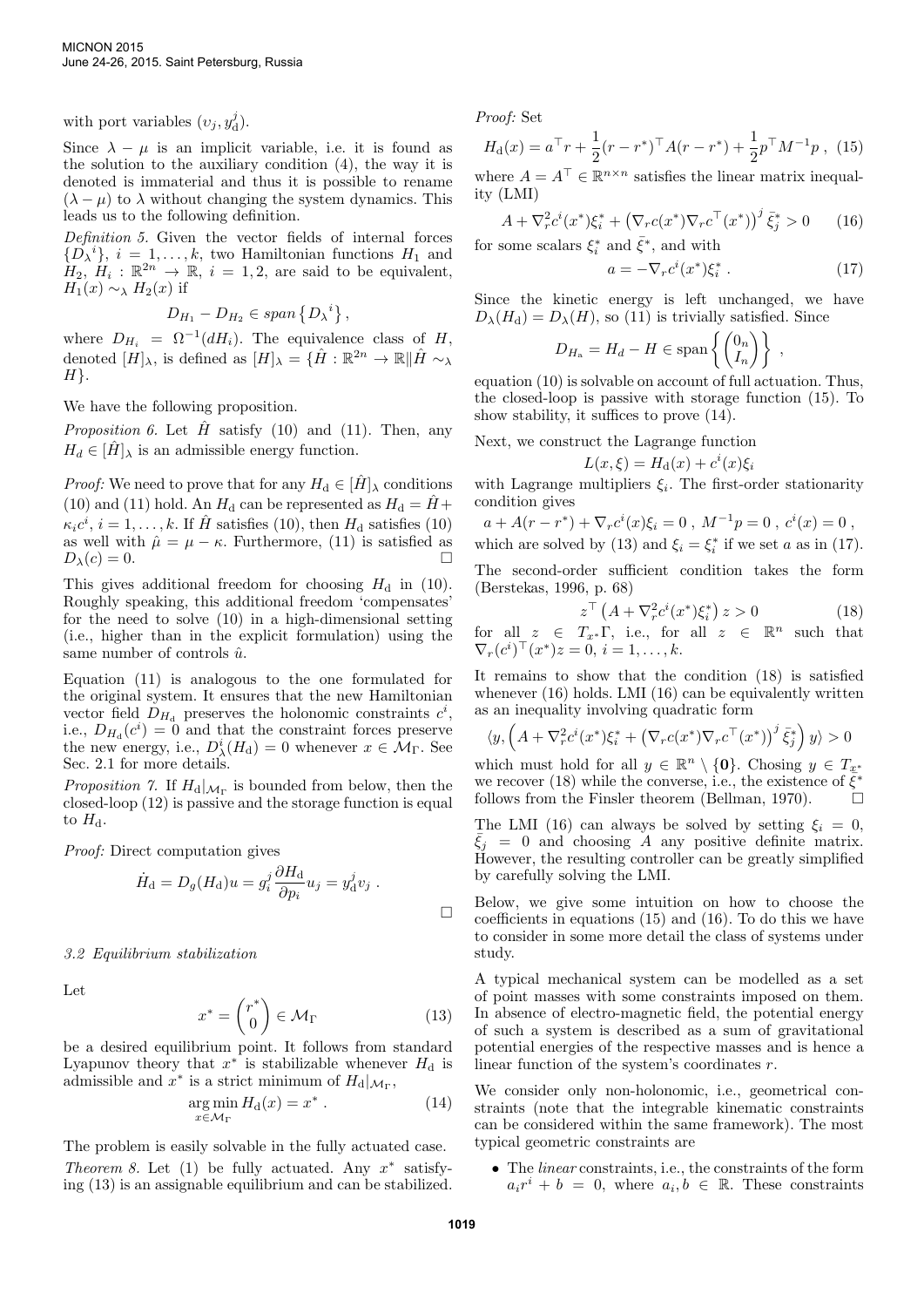effectively eliminate some degreees of freedom of the system fixing the values of the respective coordinates.

The *quadratic* constraints, i.e., those of the form  $\|\alpha_i r^i\|^2 + \beta = 0, \ \alpha_i, \beta \in \mathbb{R}$ . These constraints state that the respective point masses must maintain fixed distances from each other.

The equilibrium stabilization problem consists in finding a Hamiltonian function  $H_d(x)$  whose restriction to  $\mathcal{M}_{\Gamma}$ attains its minimum value at  $x = x^*$ , see Eq. (13).

The kinetic energy is a positive-definite quadratic function of q and hence attains its minimum at  $q^* = 0$ . For the potential energy there are two options: either the configuration manifold is convex, i.e., there is exists a vector  $\xi^* \in \mathbb{R}^k$ ,  $\xi_i^* > 0$  such that the weighted sum of Hessians of constraints  $c^i(r)$  is positive definite,  $\nabla_r^2 c^i(x^*) \xi_i^* > 0$ , or the Hamiltonian  $H_d$  is a convex function of r. The first case occurs when there are quadratic constraints imposed on the system. In this case, the Hamiltonian function can be chosen to be linear, i.e., the matrix A can be set to zero. In the second case, the existence of a global minimum is guaranteed by choosing  $A > 0$ . A detailed analysis of this issue will be presented in an extended version of this paper which will be published elsewhere.

Remark 9. The controller obtained from the matching equation (10) with  $H<sub>d</sub>$  as in (15) provides Lyapunov stability only. As usual, asymptotic stability can then be achieved by adding proper damping.

For underactuated systems, the problem can be solved by searching first a set of  $s^i(x)$ ,  $i = 1, \ldots, m + k$ , such that

$$
\text{span}\{\Omega^{-1}(ds^i)\} = \text{span}\{D_\lambda\} \oplus \text{span}\{D_g\} . \tag{19}
$$

By setting the desired Hamiltonian as  $H_d(x) = H(x) +$  $f(s(x))$ , it is ensured that  $H_d$  is assignable for any differentiable  $f : \mathbb{R}^{m+k} \to \mathbb{R}$ . Then f is chosen such that (14) holds.

The described approach has a number of advantages compared to solving the equilibrium stabilization problem in local coordinates (Ortega et al., 2002; Ortega and García-Canseco, 2004; Acosta et al., 2005). In particular, one needs to solve a simple quadratic program instead of a partial differential equation. Furthermore, the obtained control is expressed in global coordinates, hence, there are no singularities. Finally, it turns out that an implicit Hamiltonian system is easier to discretize as the Hamiltonian function written in global coordinates is separable. This fact can be used to design an effective integration scheme (Castaños et al., 2015).

### 3.3 The simple actuated pendulum

Suppose we want to stabilize the point  $x^* = (0 l 0 0)^T$ (the upright vertical position), which clearly satisfies (13). A solution set for the LMI (16) is

$$
A = 0 \; , \; \xi_1^* = \frac{m_1 \bar{g}}{l} \; , \; \bar{\xi}_1^* = 0 \; ,
$$

i.e.,  $\nabla_r^2 c^1(x^*) = I_2 > 0$ . This gives

$$
a^{\top} = -(0 \ l) \cdot \frac{m_1 \bar{g}}{l} = -(0 \ m_1 \bar{g})
$$

and

$$
H_{\rm d}(x) = -m_1 \bar{g}r^y + \frac{1}{2m_1} ||p||^2.
$$

The matching equation (10) takes the specific form

$$
\begin{pmatrix} 0\\2m_1\bar{g}\end{pmatrix} = -\begin{pmatrix} r^x\\r^y\end{pmatrix} \mu + \frac{1}{l^2} \begin{pmatrix} -r^y\\r^x\end{pmatrix} \hat{u} . \tag{20}
$$

The solution is simply

$$
\mu = -2m_1\bar{g}\frac{r^y}{l^2} \quad \text{and} \quad \hat{u} = 2m_1\bar{g}r^x \ .
$$

A local coordinate chart for  $\Gamma$  is  $\theta \mapsto (l \sin \theta \ l \cos \theta)^{\top}$  with  $\theta \in (-\pi, \pi)$ . In local coordinates, the control takes the form

$$
\hat{u} = 2m_1 \bar{g} \sin \theta .
$$

Since it was constructed using global coordinates, the controller does not exhibit undesirable phenomena such as unwinding (Chaturvedi et al., 2011). Moreover,  $\hat{u}$  is continuous on  $\Gamma$  at  $\theta = \pi$ , the point which is not covered by the coordinate chart.

### 3.4 The pendulum on a cart

It can be verified that

$$
s^1(x) = r^{1_y}
$$
,  $s^2(x) = \frac{1}{2} ||r^2 - r^1||^2$  and  $s^3(x) = r^{1_x}$ 

satisfy (19). Given the constraints  $c^1(x) = c^2(x) = 0$ , it is clear that the only Hamiltonian functions of interest are of the form

$$
H_{\rm d}(x) = H(x) + f(s^3(x)) =
$$
  

$$
\frac{1}{2m_1} ||p_1||^2 + \frac{1}{2m_2} ||p_2||^2 + m_2 \bar{g} \cdot r^{2y} + f(r^{1x}),
$$

and that the stabilizable equilibria have the structure

$$
x^* = \begin{pmatrix} r_* \\ 0 \end{pmatrix},
$$
  
where  $r^* \in \left\{ \begin{pmatrix} r_*^{1_x} & 0 & r_*^{1_x} & -l \end{pmatrix}^\top \mid r_*^{1_x} \in \mathbb{R} \right\}.$ 

Condition (14) is indeed satisfied with the choice  $f(r^{1_x}) =$  $\frac{1}{2}(r^{1_x}-r^{1_x}_*)^2$ . The matching equation is then

$$
\begin{pmatrix} r_{*}^{1_x} - r_{*}^{1_x} \\ 0 \\ 0 \\ 0 \end{pmatrix} = \begin{pmatrix} 0 & r_{*}^{1_x} - r_{*}^{2_x} \\ 1 & r_{*}^{1_y} - r_{*}^{2_y} \\ 0 & r_{*}^{2_x} - r_{*}^{1_x} \\ 0 & r_{*}^{2_y} - r_{*}^{1_y} \end{pmatrix} \begin{pmatrix} \mu_1 \\ \mu_2 \end{pmatrix} + \begin{pmatrix} 1 \\ 0 \\ 0 \end{pmatrix} \hat{u} . \quad (21)
$$

The solution is simply  $\mu_1 = \mu_2 = 0$  and  $\hat{u} = r_*^{1_x} - r^{1_x}$ .

### 4. CONCLUSIONS

In global coordinates, the defining functions (the Hamiltonian and the constraints) of many mechanical systems of interest are quadratic and convex. This representation proves to be useful in an energy shaping scenario, where the control problem turns out to be a simple quadratic programming problem instead of the usual problem of finding the solution of a partial differential equation. Another advantage of computing the closed-loop energy (or Lyapunov) function is that the resulting controller does not exhibit undesired phenomena such as winding.

It is worth noting, however, that once the closed-loop Hamiltonian has been obtained, computing the control is simpler in local coordinates. Thus, the results of Castaños et al. (2013) can be used in a mixed approach in which  $H_d$